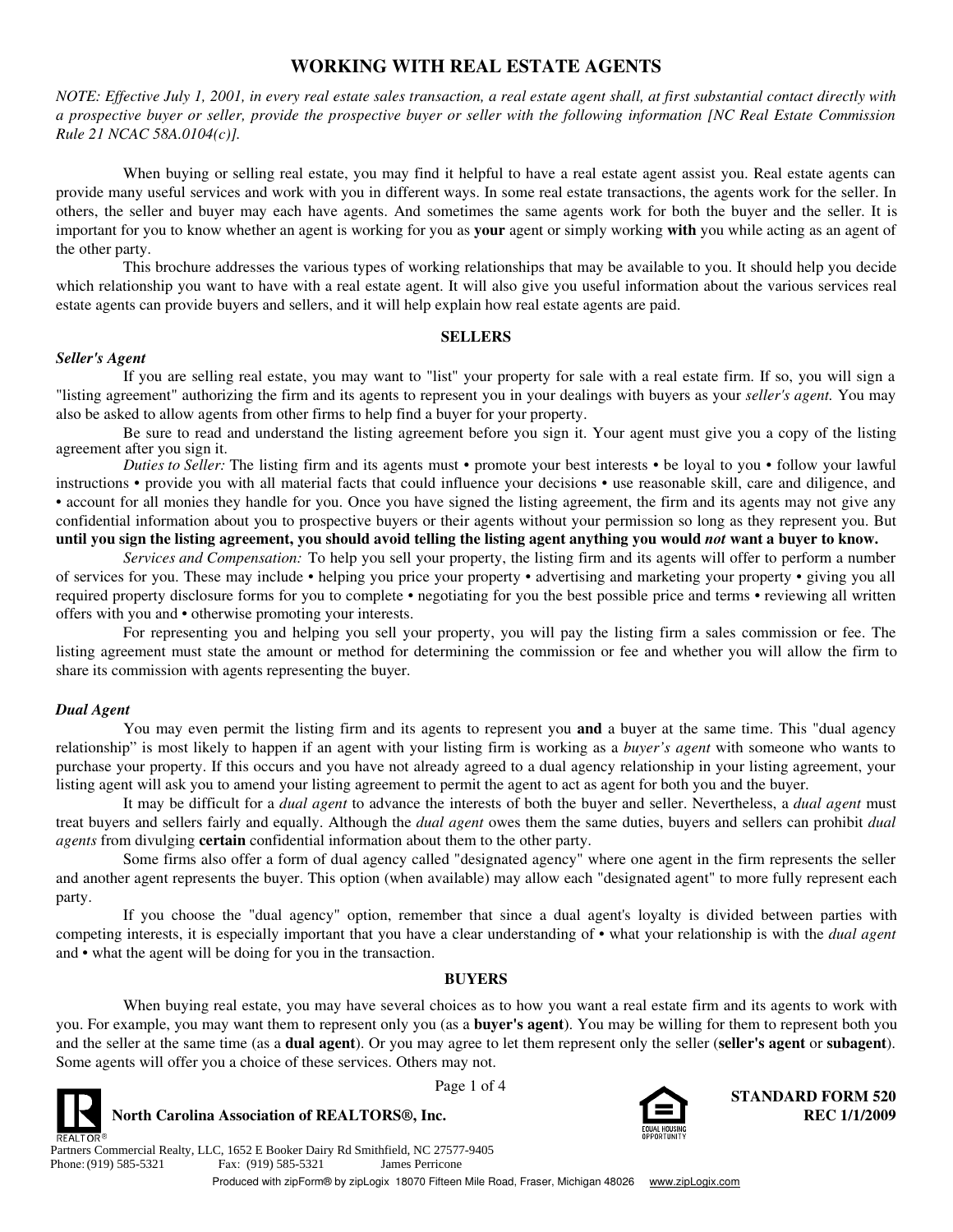#### *Buyer's Agent*

Duties to Buyer: If the real estate firm and its agents represent you, they must • promote your best interests • be loyal to you • follow your lawful instructions • provide you with all material facts that could influence your decisions • use reasonable skill, care and diligence, and • account for all monies they handle for you. Once you have agreed (either orally or in writing) for the firm and its agents to be your *buyer's agent*, they may not give any confidential information about you to sellers or their agents without your permission so long as they represent you. But **until you make this agreement with your buyer's agent, you should avoid telling the agent anything you would** *not* **want a seller to know.**

*Unwritten Agreements:* To make sure that you and the real estate firm have a clear understanding of what your relationship will be and what the firm will do for you, you may want to have a written agreement. However, some firms may be willing to represent and assist you for a time as a *buyer's agent* without a written agreement. But if you decide to make an offer to purchase a particular property, the agent must obtain a written agency agreement before writing the offer. If you do not sign it, the agent can no longer represent and assist you and is no longer required to keep information about you confidential.

Be sure to read and understand any agency agreement before you sign it. Once you sign it, the agent must give you a copy of it.

*Services and Compensation:* Whether you have a written or unwritten agreement, a *buyer's agent* will perform a number of services for you. These may include helping you • find a suitable property • arrange financing • learn more about the property and • otherwise promote your best interests. If you have a **written** agency agreement, the agent can also help you prepare and submit a written offer to the seller.

A *buyer's agent* can be compensated in different ways. For example, you can pay the agent out of your own pocket. Or the agent may seek compensation from the seller or listing agent first, but require you to pay if the listing agent refuses. Whatever the case, be sure your compensation arrangement with your *buyer's agent* is spelled out in a buyer agency agreement before you make an offer to purchase property and that you carefully read and understand the compensation provision.

#### *Dual Agent*

You may permit an agent or firm to represent you **and** the seller at the same time. This "dual agency relationship" is most likely to happen if you become interested in a property listed with your *buyer's agent* or the agent's firm. If this occurs and you have not already agreed to a dual agency relationship in your (written or oral) buyer agency agreement, your *buyer's agent* will ask you to amend the buyer agency agreement or sign a separate agreement or document permitting him or her to act as agent for both you and the seller. It may be difficult for a *dual agent* to advance the interests of both the buyer and seller. Nevertheless, a *dual agent* must treat buyers and sellers fairly and equally. Although the *dual agent* owes them the same duties, buyers and sellers can prohibit *dual agents* from divulging **certain** confidential information about them to the other party.

Some firms also offer a form of dual agency called "designated agency" where one agent in the firm represents the seller and another agent represents the buyer. This option (when available) may allow each "designated agent" to more fully represent each party.

If you choose the "dual agency" option, remember that since a *dual agent's* loyalty is divided between parties with competing interests, it is especially important that you have a clear understanding of • what your relationship is with the *dual agent* and • what the agent will be doing for you in the transaction. This can best be accomplished by putting the agreement in writing at the earliest possible time.

#### *Seller's Agent Working with a Buyer*

If the real estate agent or firm that you contact does not offer *buyer agency* or you do not want them to act as your *buyer agent*, you can still work with the firm and its agents. However, they will be acting as the *seller's agent* (or "subagent"). The agent can still help you find and purchase property and provide many of the same services as a *buyer's agent*. The agent must be fair with you and provide you with any "material facts" (such as a leaky roof) about properties.

But remember, the agent represents the seller - not you - and therefore must try to obtain for the seller the best possible price and terms for the seller's property. Furthermore, a *seller's agent* is required to give the seller any information about you (even personal, financial or confidential information) that would help the seller in the sale of his or her property. Agents must tell you *in writing* if they are *sellers' agents* before you say anything that can help the seller. But **until you are sure that an agent is not a** *seller's agent***, you should avoid saying anything you do** *not* **want a seller to know.**

*Seller's agents* are compensated by the sellers.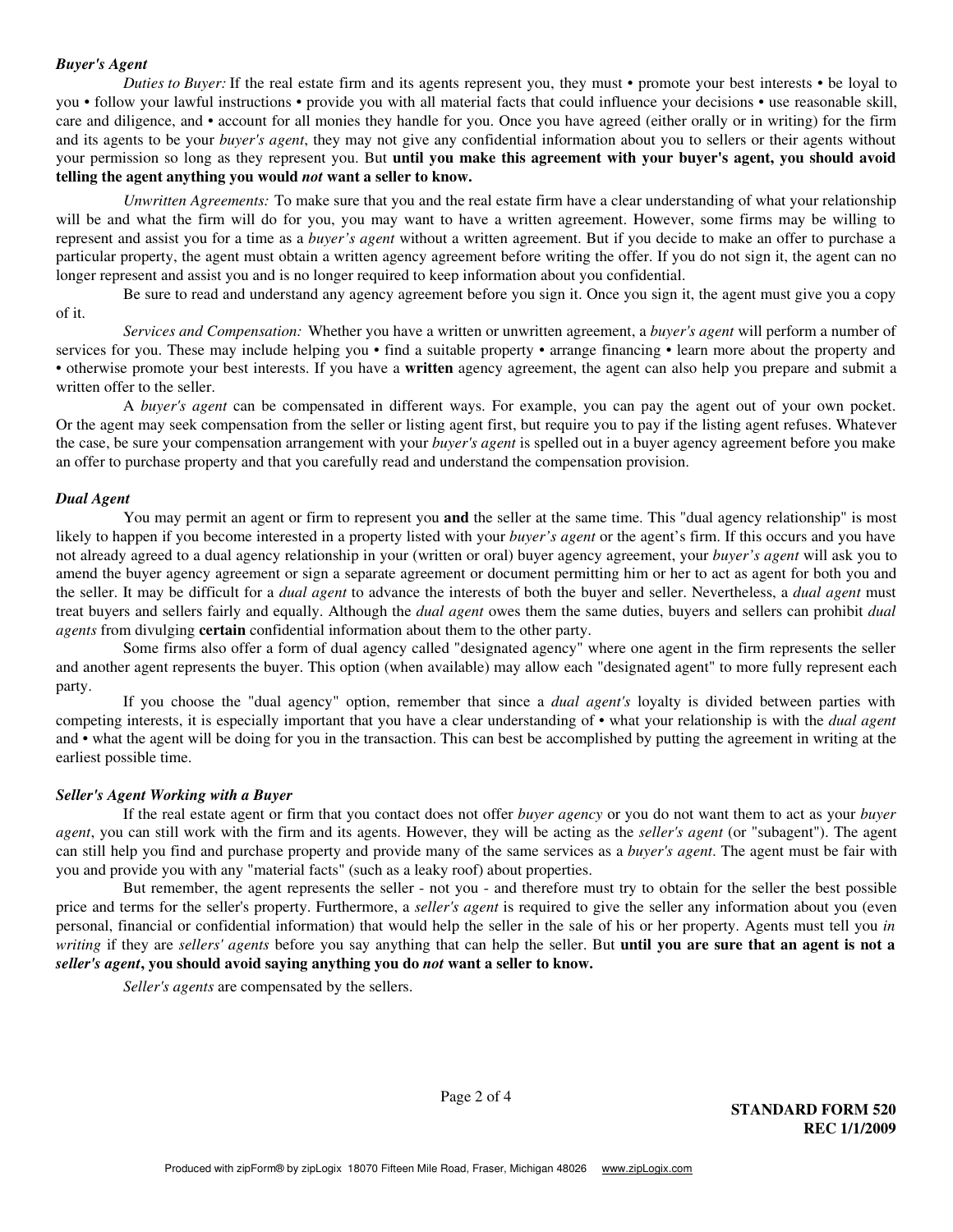## **FOR BUYER/SELLER**

*This is not a contract*

*Date*

*Firm Name*

*Agent Name License Number*

# *Disclosure of Seller Subagency (Complete, if applicable)*

*When showing you property and assisting you in the purchase of a property, the above agent and firm will represent the SELLER. For more information, see "Seller's Agent Working with a Buyer" in the brochure.*

*Agent's Initials Acknowledging Disclosure:*

The North Carolina Real Estate Commission P.O. Box 17100 • Raleigh, North Carolina 27619-7100 919/875-3700 • Web Site: www.ncrec.gov REC 3.45 1/1/09